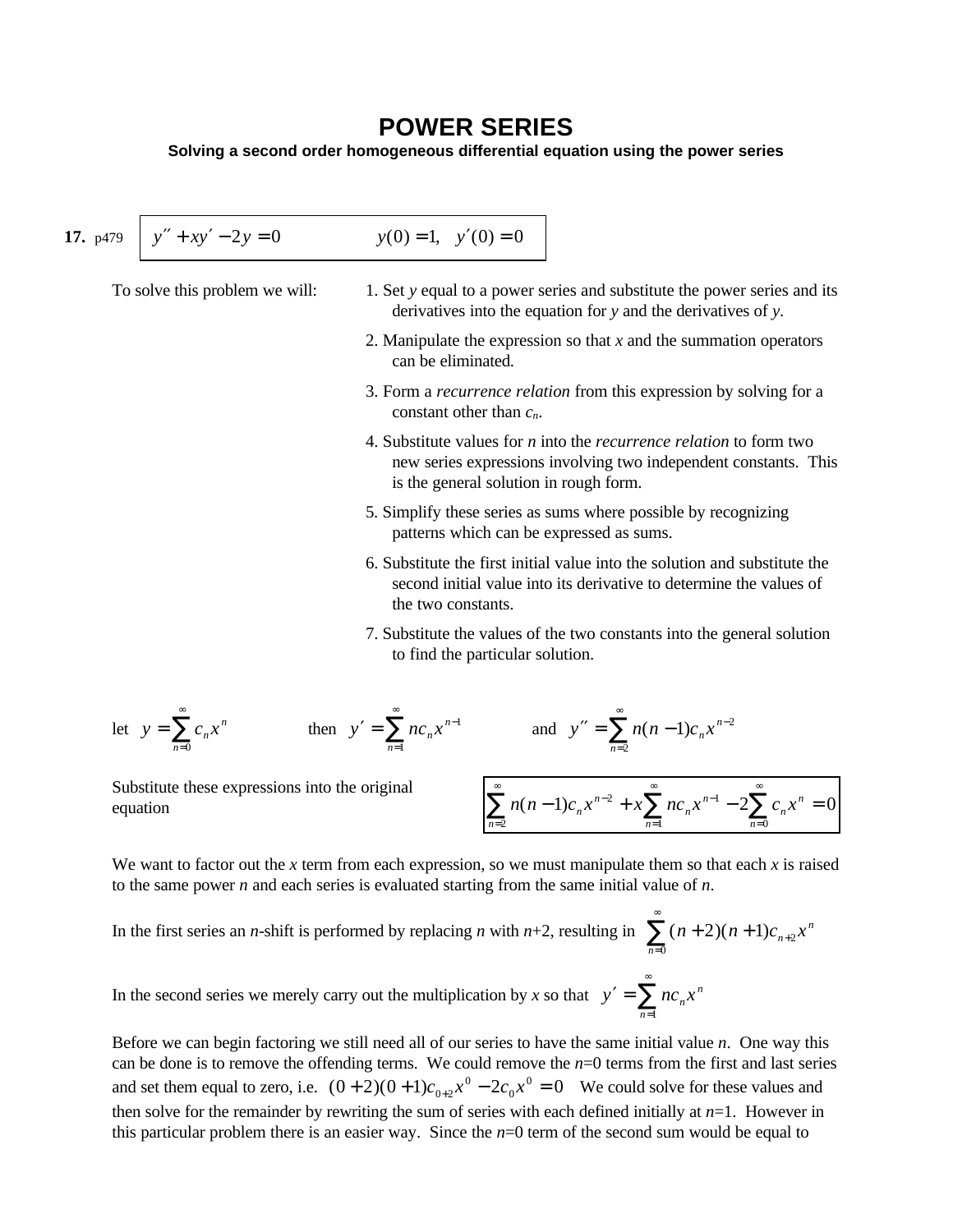zero, it would have no effect on the equation if we simply change the  $n=1$  to  $n=0$ , so that we are now evaluating each of the three series from the same starting point, zero. So now we have

$$
\sum_{n=0}^{\infty} (n+2)(n+1)c_{n+2}x^{n} + \sum_{n=0}^{\infty} nc_{n}x^{n} - 2\sum_{n=0}^{\infty} c_{n}x^{n} = 0
$$

By the *Identity Principle* we can factor out the  $x^n$  and the summation operators to get  $(n+1)(n+2)c_{n+2} + (n-2)c_n = 0$ 

Solve for  $c_{n+2}$  to obtain the *recurrence relation*  $\vert c \vert$  $n+2$ <sup>-</sup>  $(n+1)(n)$  $_{+2} = \frac{(2 - h)\epsilon_n}{(m + 1)(m + 1)}$ −  $n^2 - (n+1)(n+1)$ 2  $1)(n+2)$  $(2 - n)$  $(n+1)(n+2)$ 

If we were not so fortunate to have  $c_n$  in the term on the right, but instead had say  $c_{n-1}$  it would be necessary to do another *n*-shift to realize the  $c_n$  term.

*n c*

Next we plug in even and odd values for *n* (In some situations the resulting series might not be found by the even and odd values but say every third value.)

|                          | $n = 0:$ $c_2 = \frac{2c_0}{2}$                                                                                                                                                               |  |  |  |  |
|--------------------------|-----------------------------------------------------------------------------------------------------------------------------------------------------------------------------------------------|--|--|--|--|
| $n = 2$ : $\int c_4 = 0$ | All further even values of $n$ will result in zero.                                                                                                                                           |  |  |  |  |
|                          |                                                                                                                                                                                               |  |  |  |  |
|                          | $n=1$ : $c_3 = \frac{c_1}{2 \cdot 3}$ Do not simplify the results.                                                                                                                            |  |  |  |  |
|                          | <i>n</i> = 3: $c_5 = \frac{-c_3}{4 \cdot 5} = \frac{-c_1}{2 \cdot 3 \cdot 4 \cdot 5}$                                                                                                         |  |  |  |  |
|                          | $n = 5$ : $c_7 = \frac{-3c_5}{6 \cdot 7} = \frac{3c_1}{2 \cdot 3 \cdot 4 \cdot 5 \cdot 6 \cdot 7}$ A pattern emerges in the denominator                                                       |  |  |  |  |
|                          | $n=7$ : $c_9 = \frac{-5c_7}{8.9} = \frac{3 \cdot 5c_1}{9!}$                                                                                                                                   |  |  |  |  |
|                          | <i>n</i> = 9: $c_{11} = \frac{-7c_9}{10 \cdot 11} = \frac{3 \cdot 5 \cdot 7c_1}{11!}$<br>A pattern emerges in the numerator though it is not<br>consistent from the beginning of this series. |  |  |  |  |

So far, our general solution is

$$
y(x) = c_0 + c_0 x^2 + c_1 x + \frac{c_1 x^3}{3!} - \frac{c_1 x^5}{5!} + \frac{3c_1 x^7}{7!} - \frac{3 \cdot 5c_1 x^9}{9!} + \frac{3 \cdot 5 \cdot 7c_1 x^{11}}{11!} \cdots
$$

factoring out the constants  $y(x) = c_0(1 + x^2) + c_1 x$  $x^3$   $x^5$   $3x^7$   $3.5x^9$   $3.5.7x$  $(x) = c_0 (1 + x^2)$  $! 5! 7! 9! 11!$  $= c_0(1 + x^2) + c_1 x + \frac{x^2}{2!} - \frac{x^3}{3!} + \frac{5x^2}{7!} -$ ⋅ +  $\cdot$  5  $\cdot$ ⋅⋅⋅ ſ l I  $\left( \frac{1}{2} \right)$  $c_0(1+x^2)+c_1\left(x+\frac{x}{3!}-\frac{x}{5!}+\frac{3x}{7!}-\frac{3\cdot 3x}{9!}+\frac{3\cdot 3\cdot 7x}{11!}\cdots\right)$ 1 3  $5 \t 2r^7$   $25r^9$   $25 \t 7r^{11}$ 1 3! 5 3 7  $3.5$ 9  $3.5.7$ 11